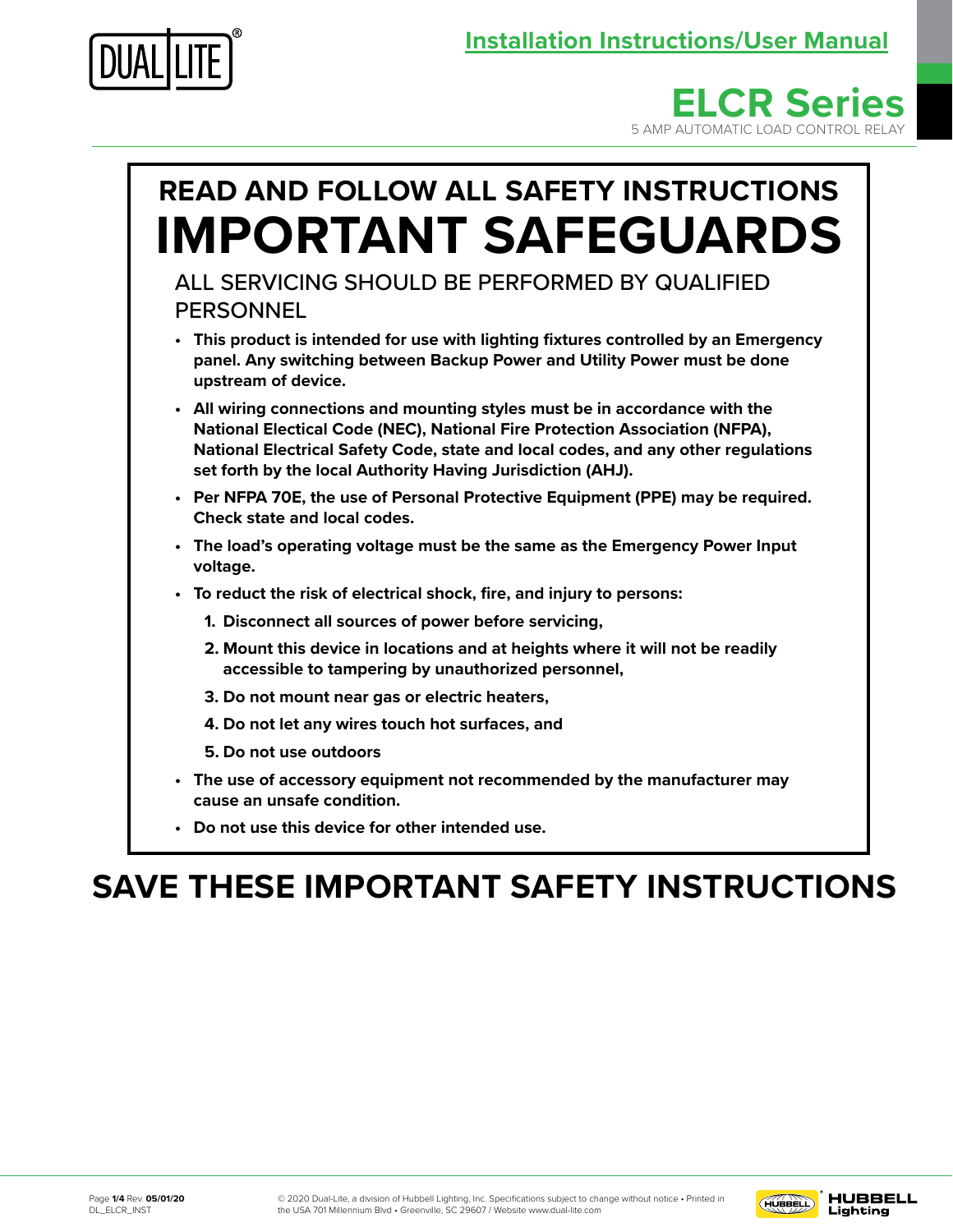

# **ELCR Series** 5 AMP AUTOMATIC LOAD CONTROL RELAY

# **Electrical Specifications**

| Normal Power Supply Voltage                                                                                                                                                                                                                                                                                         | 120-277VAC                              |  |
|---------------------------------------------------------------------------------------------------------------------------------------------------------------------------------------------------------------------------------------------------------------------------------------------------------------------|-----------------------------------------|--|
| Normal Power Current Draw                                                                                                                                                                                                                                                                                           | 24mA max                                |  |
| Normal Power Operating Frequency                                                                                                                                                                                                                                                                                    | 50/60Hz                                 |  |
| <b>Emergency Power Supply Voltage</b>                                                                                                                                                                                                                                                                               | 120-277Vac                              |  |
| <b>Emergency Power Current Draw</b>                                                                                                                                                                                                                                                                                 | 88mA max                                |  |
| <b>Emergency Power Operating Frequency</b>                                                                                                                                                                                                                                                                          | 50/60Hz                                 |  |
| Remote Test Input (Class 2, Dry Contact)                                                                                                                                                                                                                                                                            | ELCTB or other switching method 1,2     |  |
| Feedback/Dimmer Contact Switching Capability<br>(Dry Contact Output 1, N/O - N/C)                                                                                                                                                                                                                                   | 1A Resistance @ 30Vdc                   |  |
| <b>Relay Contact</b>                                                                                                                                                                                                                                                                                                | 5A Electronic/LED Ballast @ 120-277VVAC |  |
| SPSÍ                                                                                                                                                                                                                                                                                                                | 5A Ballast @ 120-277VAC                 |  |
| 1: If not using ELCTB Remote Test Button (sold separately), switching methods should be rated for at least 24Vdc. External<br>voltage should not be supplied to this input. No specific current rating is required.<br>2: To maintain Class 2, a maximum of 45 total test inputs can be wired in parallel per ELCTB |                                         |  |

# **Mechanical Specifications**

| Housing   UL accepted for use in Plenum |                                                                                         |
|-----------------------------------------|-----------------------------------------------------------------------------------------|
|                                         | Wire   16" 600V Rated                                                                   |
| <b>Operating Temperature</b>            | -30° to 140° F (-35° to 60° C)                                                          |
|                                         | <b>Humidity Range</b> 5 to 95% (noncondensing)<br>Rated for dry and damp locations only |
|                                         | Approvals   UL listed, UL924, C-UL                                                      |

# **Installation** ALL INSTALLATIONS AND WIRING SHOULD BE DONE BY QUALIFIED PERSONNEL



## **STEPS**

- 1. Remove all sources of power.
- 2. Remove ballast channel cover.
- 3. Mount ELCR as shown in Figures A and B.
- 4. Wire the ELCR using an illustration from the "Typical Applications" section on page 3 or similar setups for different application.
- 5. Before applying power, review the Important Safeguards at the beginning of this document.
- 6. Finish installation as required by the NEC, NFPA, state, local, and other codes. Test the ELCR using the "Test Procedure" on page 4.

## MAINTENANCE

No routine maintenance is required for the ELCR. Occasionally, this device should be tested to ensure that it works correctly in accordance with national and local codes.

## **OPERATION**

The ELCR will activate an Emergency lighting load automatically upon the loss of Normal Power. If Normal Power is absent, the status of the load cannot be overridden. However, if the Normal Power is present, the Emergency lighting load can be controlled by other means in order to use it as a Normal Lighting load, depending on the wiring setup. When used as Normal Lighting, a two second delay will keep the Load on after Wall Switch is turned off, to perform a Self-Test on the unit. When Normal Power is present, the N/O status contact will automatically close. Therefore, when Normal Power is absent, the N/O status contact will open (perfect for 0-10V dimming controls). The N/C contact will operate opposite of N/O. A red LED indicates the Emergency Power is available. A Green LED indicates that Normal Power is present. A Yellow LED copies the status of the load; if the LED is on, the load is on.

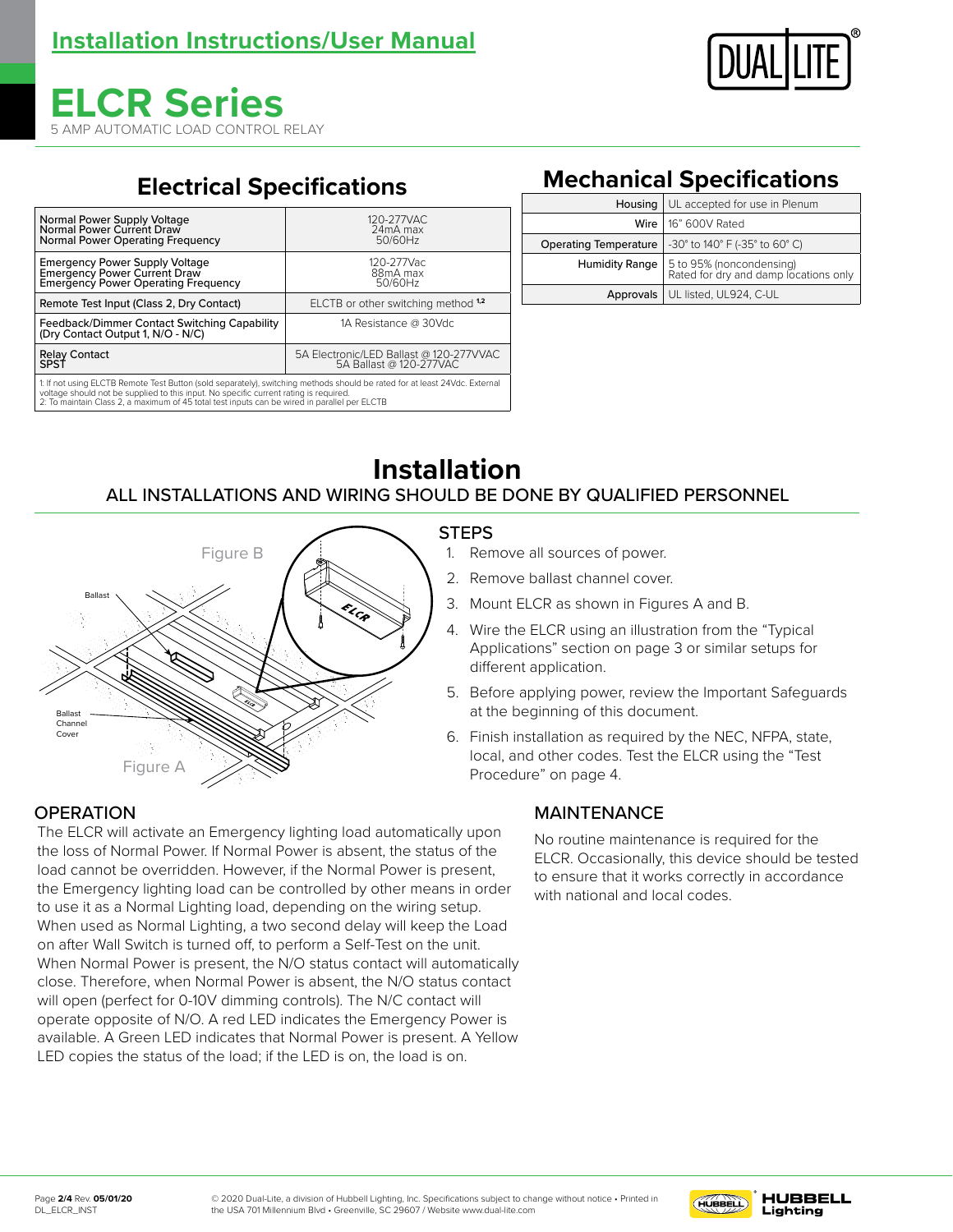



# Typical Applications

## Using Emergency Lighting as Normal Lighting



#### Overriding a 0-10Vdc Dimmer